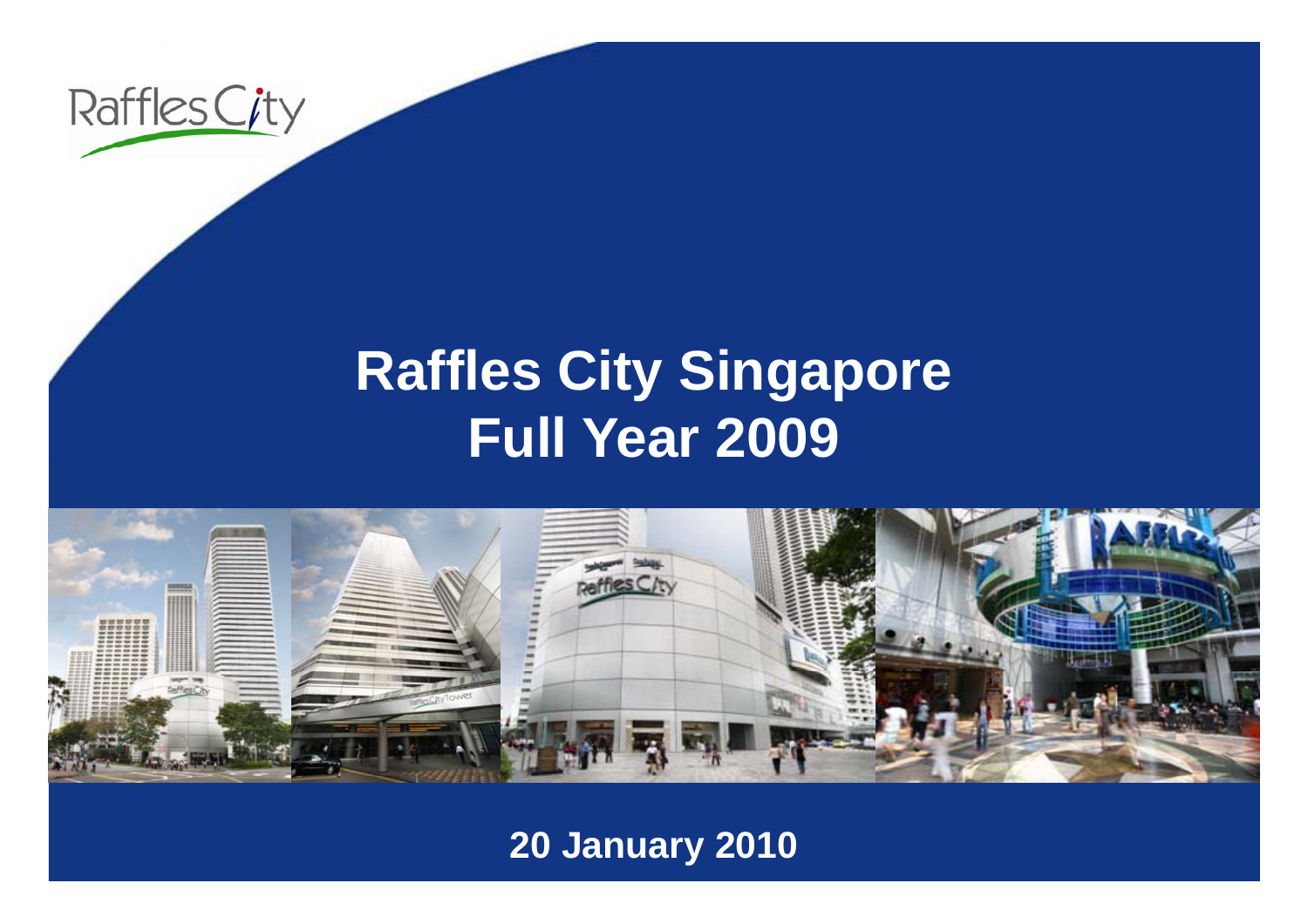

|                            | <b>CCT's 60% Interest</b>        |                                     |                         | <b>RCS Trust</b><br>$(100\%)$    |                                |                                  |
|----------------------------|----------------------------------|-------------------------------------|-------------------------|----------------------------------|--------------------------------|----------------------------------|
|                            | <b>Actual</b>                    |                                     | Forecast <sup>(1)</sup> |                                  | <b>Actual</b>                  |                                  |
|                            | <b>FY 2009</b><br><b>S\$'000</b> | <b>FY</b><br>2008<br><b>S\$'000</b> | <b>Change</b><br>$\%$   | <b>FY 2009</b><br><b>S\$'000</b> | <b>Change</b><br>$\frac{0}{6}$ | <b>FY 2009</b><br><b>S\$'000</b> |
| <b>Gross Revenue</b>       | 120,075                          | 117,376                             | 2.3                     | 118,980                          | 0.9                            | 200,126                          |
| <b>Office</b>              | 21,940                           | 18,829                              | 16.5                    | 23,543                           | (6.8)                          | 36,567                           |
| <b>Retail</b>              | 51,008                           | 49,303                              | 3.5                     | 47,836                           | 6.6                            | 85,014                           |
| HoteI <sup>(2)</sup>       | 42,362                           | 44,786                              | (5.4)                   | 44,138                           | (4.0)                          | 70,604                           |
| <b>Others</b>              | 4,765                            | 4,458                               | 6.9                     | 3,463                            | 37.6                           | 7,941                            |
| <b>Net Property Income</b> | 84,690                           | 80,908                              | 4.7                     | 84,300                           | 0.5                            | 141,148                          |

Notes:

(1) The forecast for RCS Trust is based on the forecast shown in the joint announcement by CapitaCommercial Trust ("CCT") and CapitaMall Trust ("CMT") on 9 June 2008.

(2) The decline in hotel revenue is due to <sup>a</sup> decrease in hotel gross turnover rent.





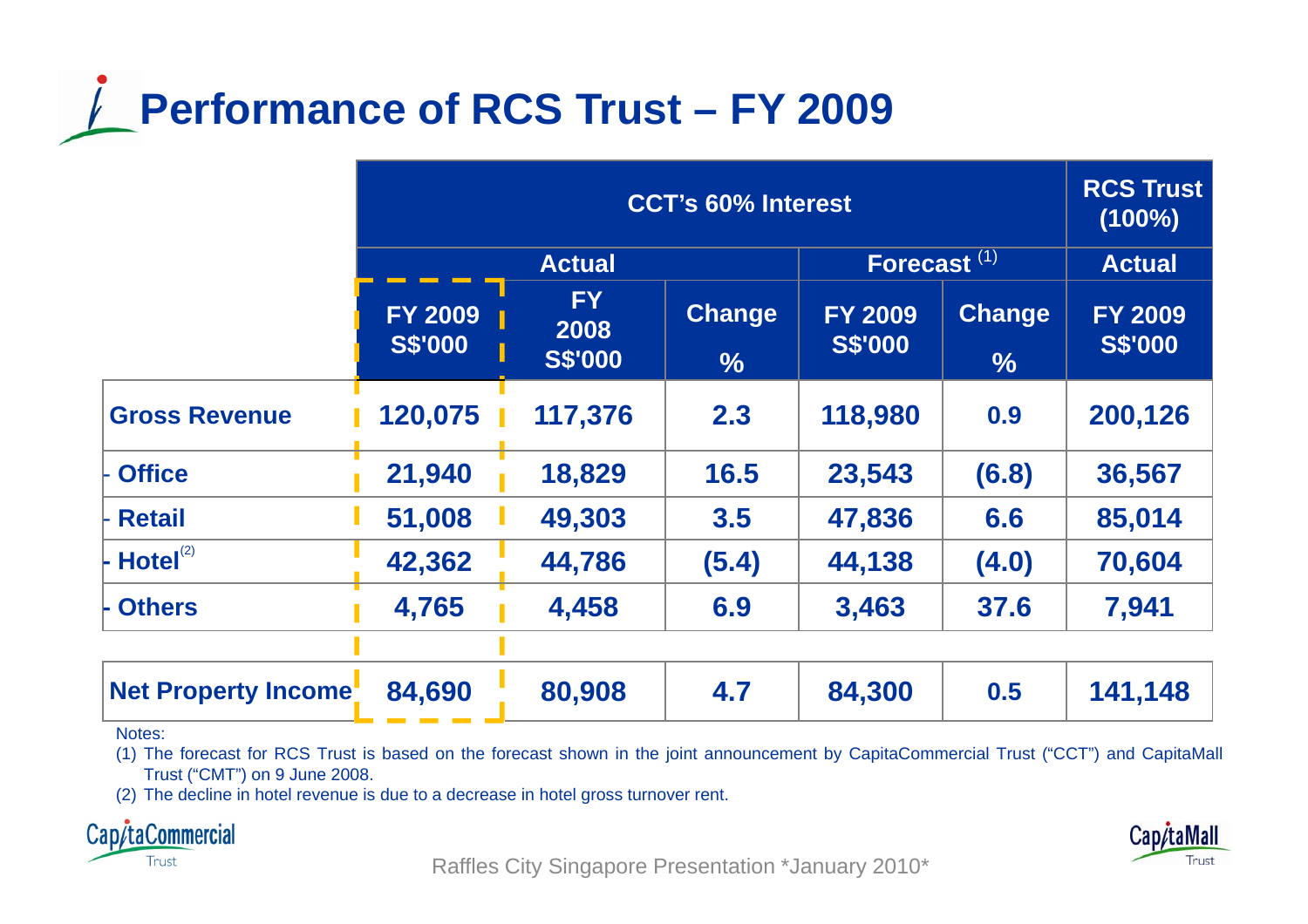

### **Sector Mix for RCS for FY 2009 Gross Rental Income**





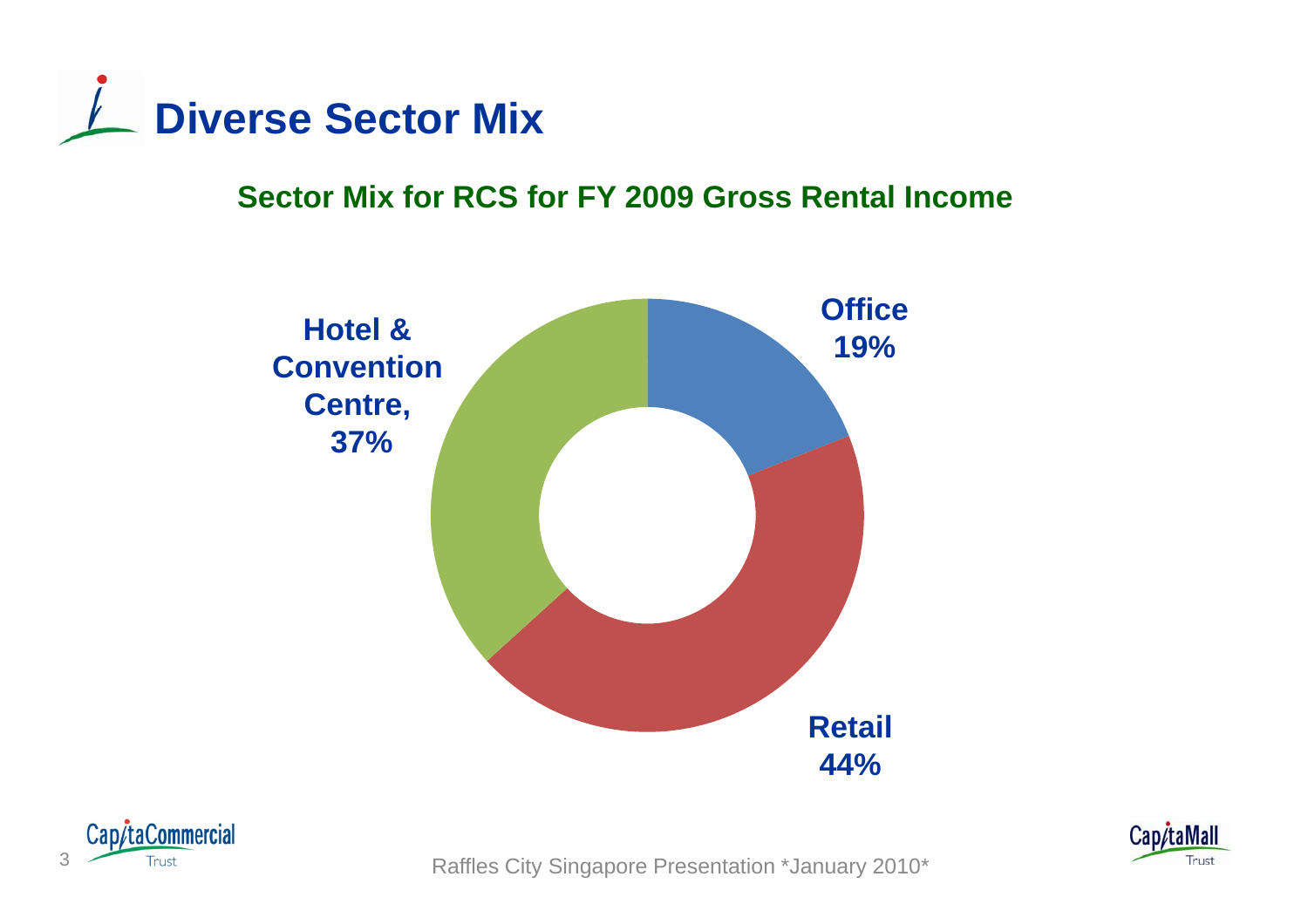# **75% of Preceding Year's Gross Rental Revenue**  Has Been Locked-in With Committed Leases(1)

Renewals and New Leases Committed from 1 Jan 2009 to 31 Dec 2009

|                                               | <b>Renewed/New</b><br>Leases as at<br>31 Dec 2009<br>(% of total NLA) | Increase in<br><b>Rental</b><br><b>VS</b><br><b>Preceding</b><br><b>Rent</b> | <b>Committed</b><br><b>Occupancy</b><br>as at<br>31 Dec 2009 |
|-----------------------------------------------|-----------------------------------------------------------------------|------------------------------------------------------------------------------|--------------------------------------------------------------|
| <b>Raffles City Tower</b><br>(Office)         | 21,534 sq m<br>(29.6%)                                                | 23.2%                                                                        | 98.6%                                                        |
| <b>Raffles City</b><br><b>Shopping Centre</b> | 16,287 sq m<br>(22.4%)                                                | 1.1%                                                                         | 100.0%                                                       |

Note:

(1) Based on revenue from committed leases for the period 1 January 2010 to 31 December 2010, assuming the leases due for renewal in 2010 are not renewed and left vacant.



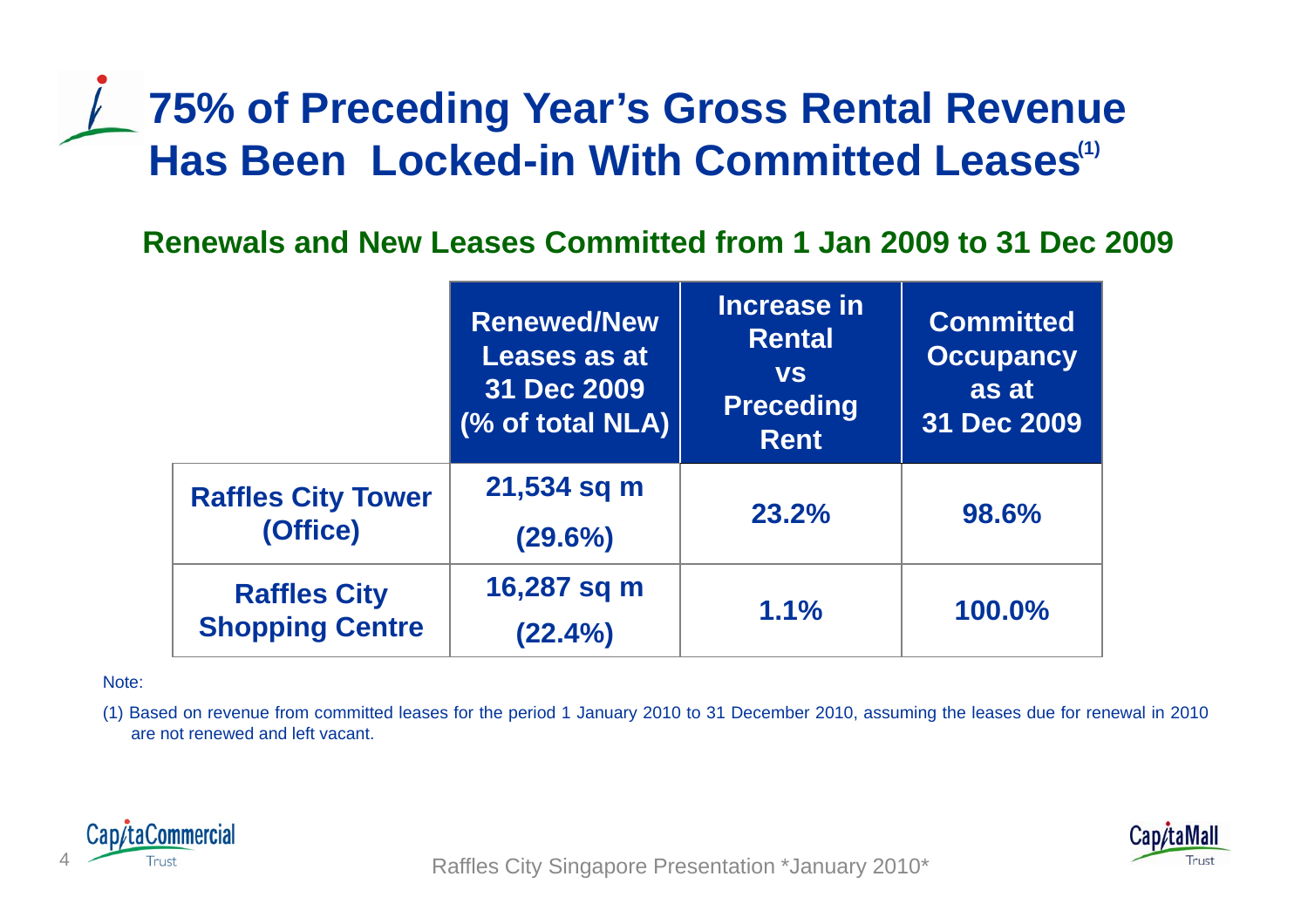### **Lease Expiry Profile –Raffles City Tower (Office)**

**Leases up for Renewal as a % of Gross Rental Income as at 31 Dec 2009**





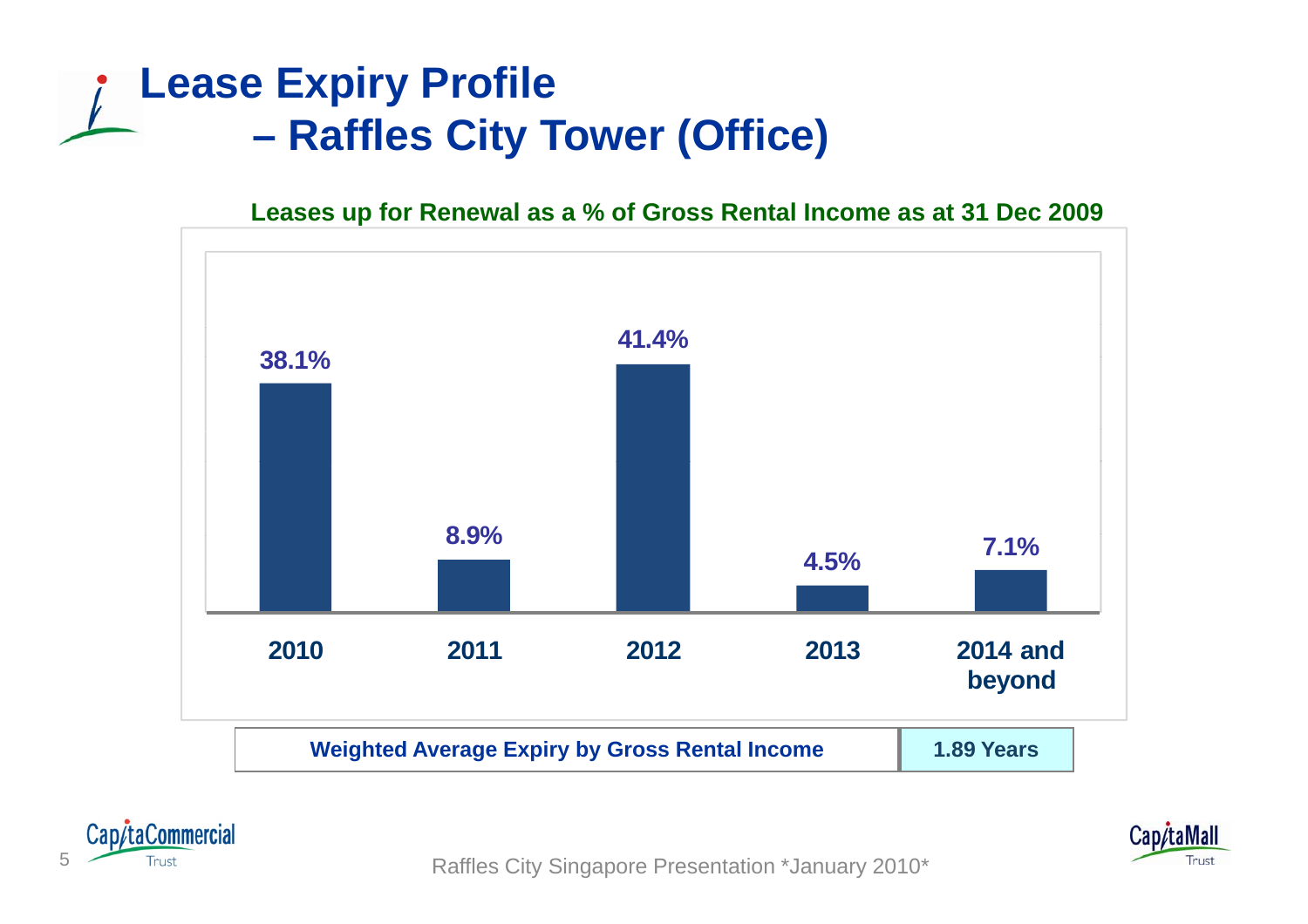## **Lease Expiry Profile –Raffles City Shopping Centre**

**Leases up for Renewal as a % of Gross Rental Income(1) as at 31 Dec 2009**



Raffles City Singapore Presentation \*January 2010\* <sup>6</sup>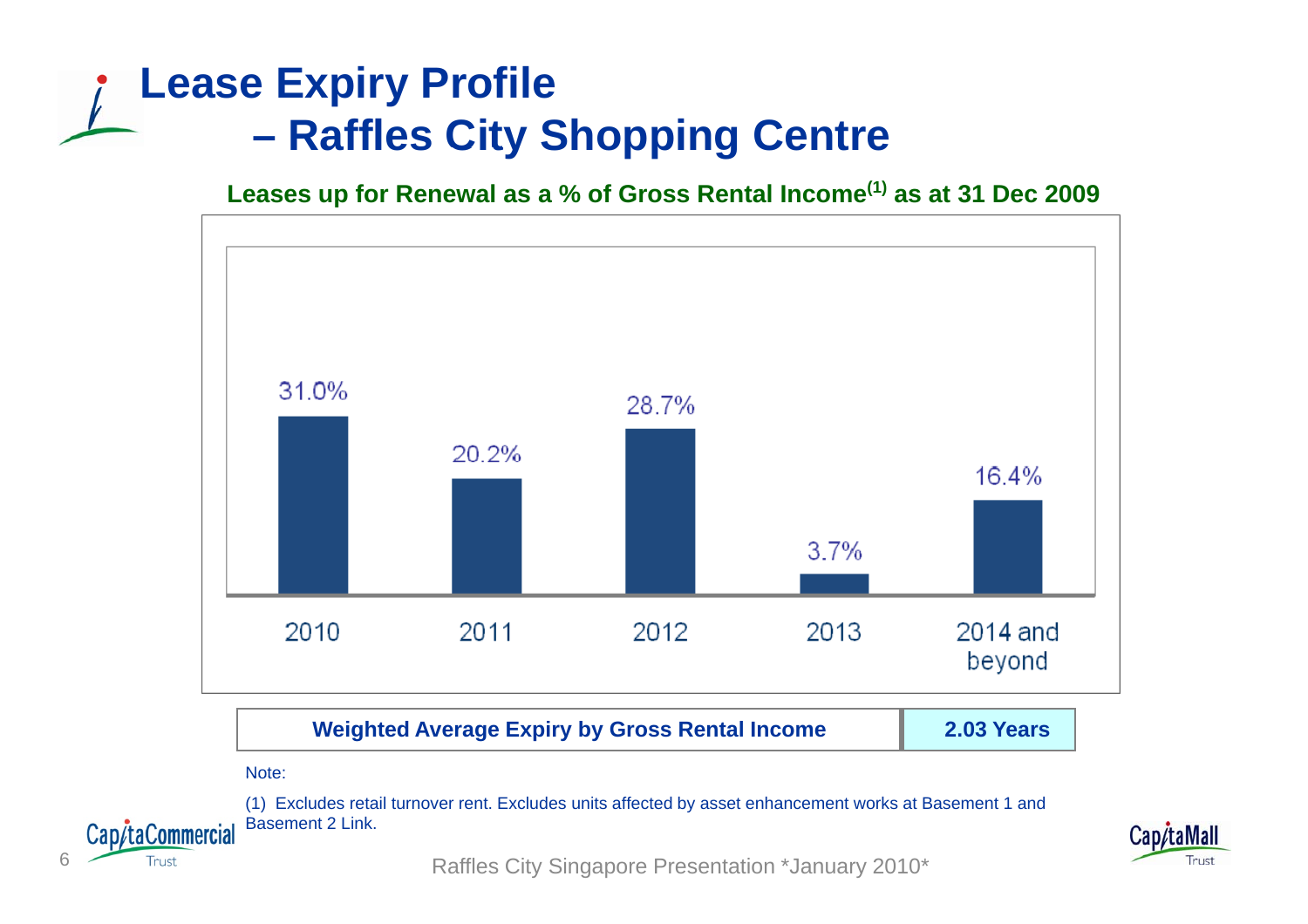## **Top 10 Tenants(1) –Raffles City Tower (Office)**

| <b>Tenant</b>                                | % of Gross Rental<br><b>Income</b> |
|----------------------------------------------|------------------------------------|
| <b>Economic Development Board</b>            | 24.5%                              |
| <b>Accenture Pte Ltd</b>                     | 9.8%                               |
| <b>Raffles International Limited</b>         | 9.0%                               |
| <b>Phillip Securities Pte Ltd</b>            | 8.4%                               |
| Chinaoil (Singapore) Int'l Pte Ltd           | 4.2%                               |
| Petro-Diamond Singapore (Pte) Ltd            | 4.2%                               |
| <b>Total Trading Asia Pte. Ltd.</b>          | 4.0%                               |
| AAPC Hotels Management Pte. Ltd.             | 3.2%                               |
| <b>Lyondell South Asia Pte Ltd</b>           | 2.7%                               |
| Orix Investment & Management Private Limited | 2.4%                               |
| <b>Top 10 Tenants</b>                        | 72.4%                              |
| <b>Other Tenants</b>                         | 27.6%                              |
| TOTAL                                        | 100.0%                             |

Note:

(1) Based on committed gross rental income as at 31 December 2009.



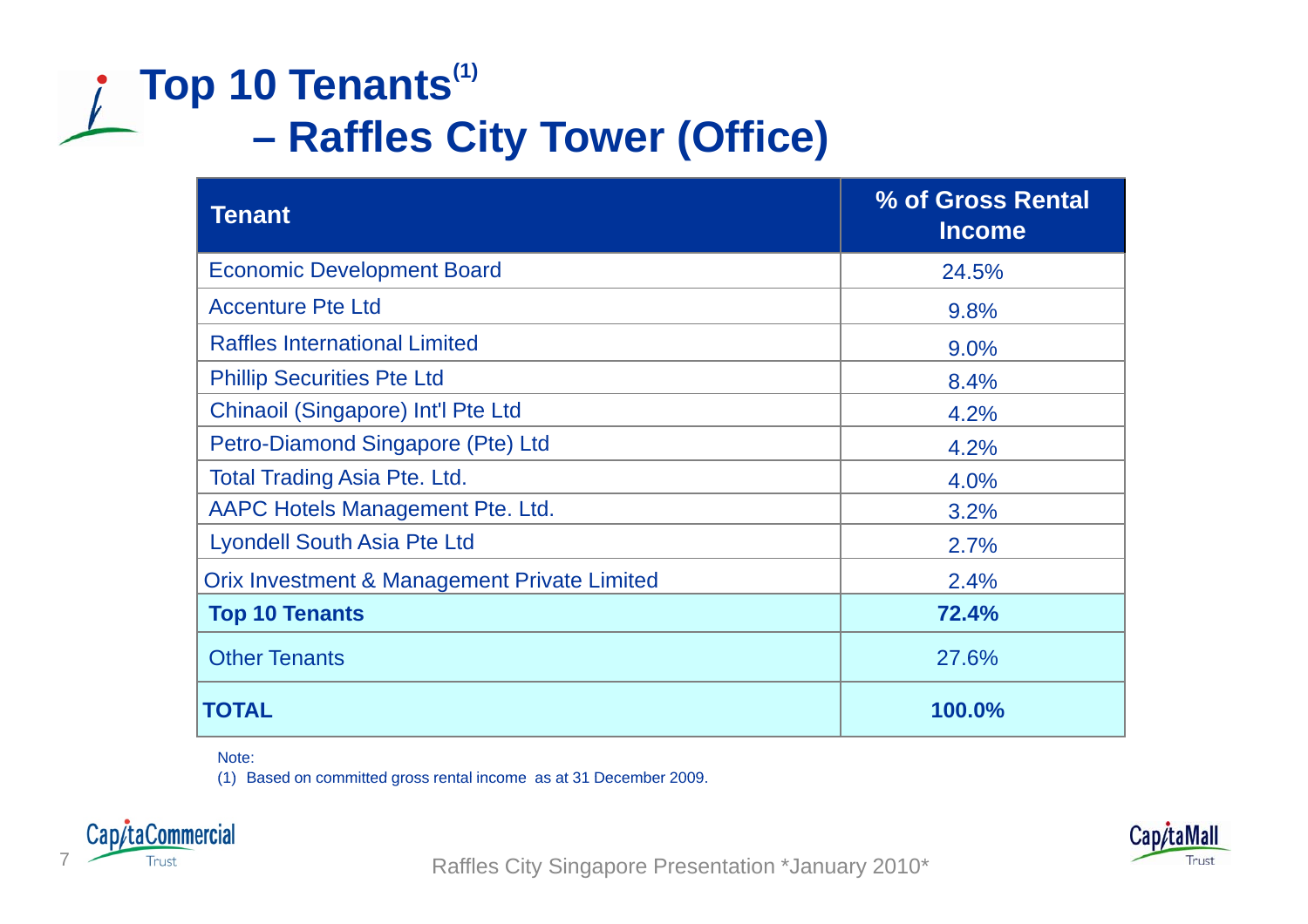## **Top 10 Tenants(1) –Raffles City Shopping Centre**

| <b>Tenant</b>                                   | % of Gross Rental<br><b>Income</b> |
|-------------------------------------------------|------------------------------------|
| Robinson & Company (Singapore) Private Limited  | 16.3%                              |
| Wing Tai Retail Pte. Ltd.                       | 5.2%                               |
| Jay Gee Enterprises (Pte) Ltd                   | 3.9%                               |
| <b>ThaiExpress Concepts Pte. Ltd.</b><br>3.1%   |                                    |
| Cold Storage Singapore (1983) Pte Ltd           | 2.9%                               |
| <b>Food Junction Management Pte Ltd</b><br>2.8% |                                    |
| <b>Esprit Retail Pte Ltd</b>                    | 2.6%                               |
| <b>Cortina Watch Pte Ltd</b>                    | 2.4%                               |
| <b>DBS Bank Ltd.</b>                            | 2.0%                               |
| FJ Benjamin (Singapore) Pte Ltd                 | 2.0%                               |
| <b>Top 10 Tenants</b>                           | 43.2%                              |
| <b>Other Tenants</b>                            | 56.8%                              |
| <b>TOTAL</b>                                    | 100.0%                             |

Note:

(1) Based on committed gross rental income (excluding retail turnover rent) as at 31 December 2009. Excludes units affected by asset enhancement works at Basement 1 and Basement 2 Link.



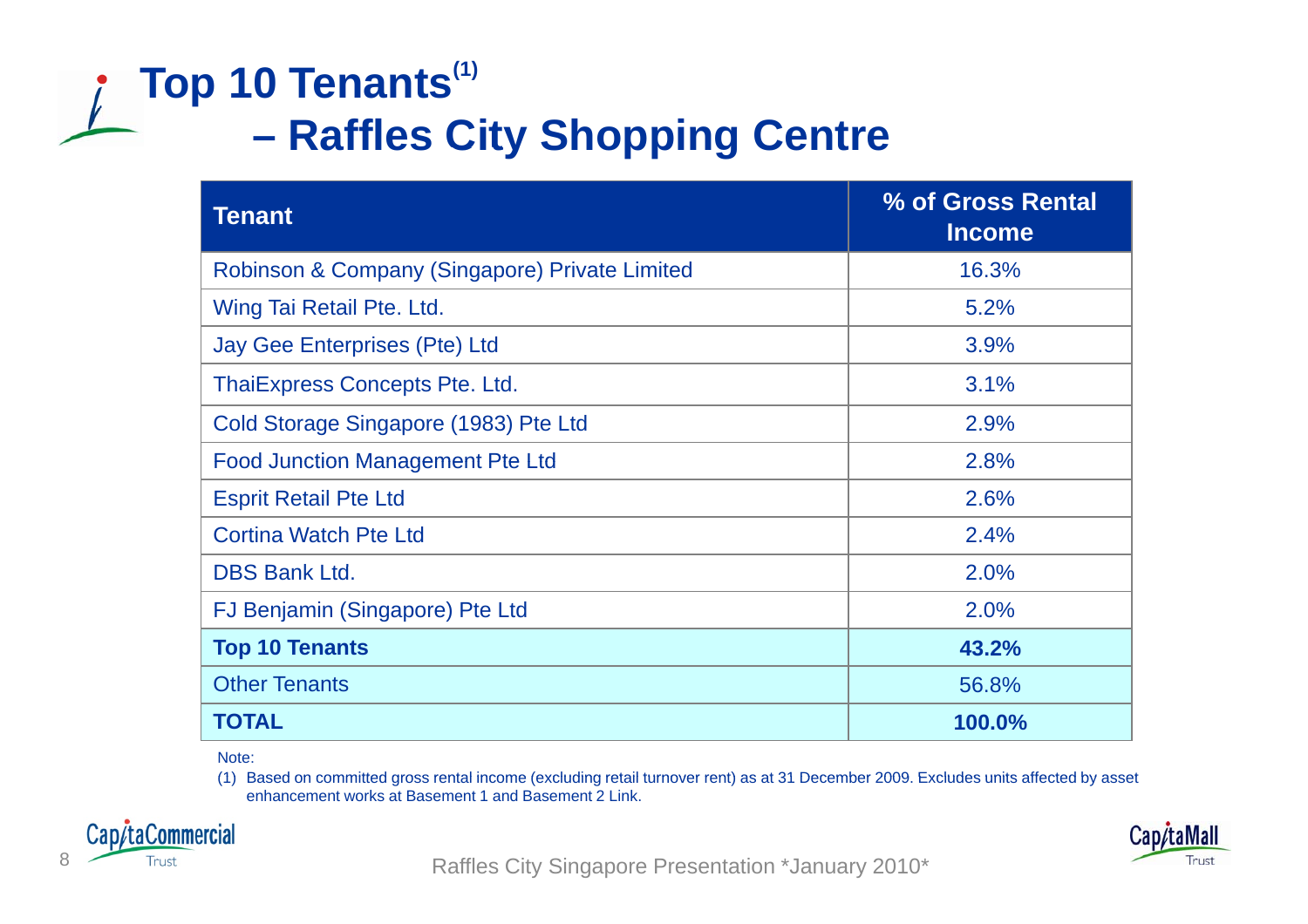

#### **Tenant Business Sector Analysis by Gross Rental Income as at 31 Dec 2009**





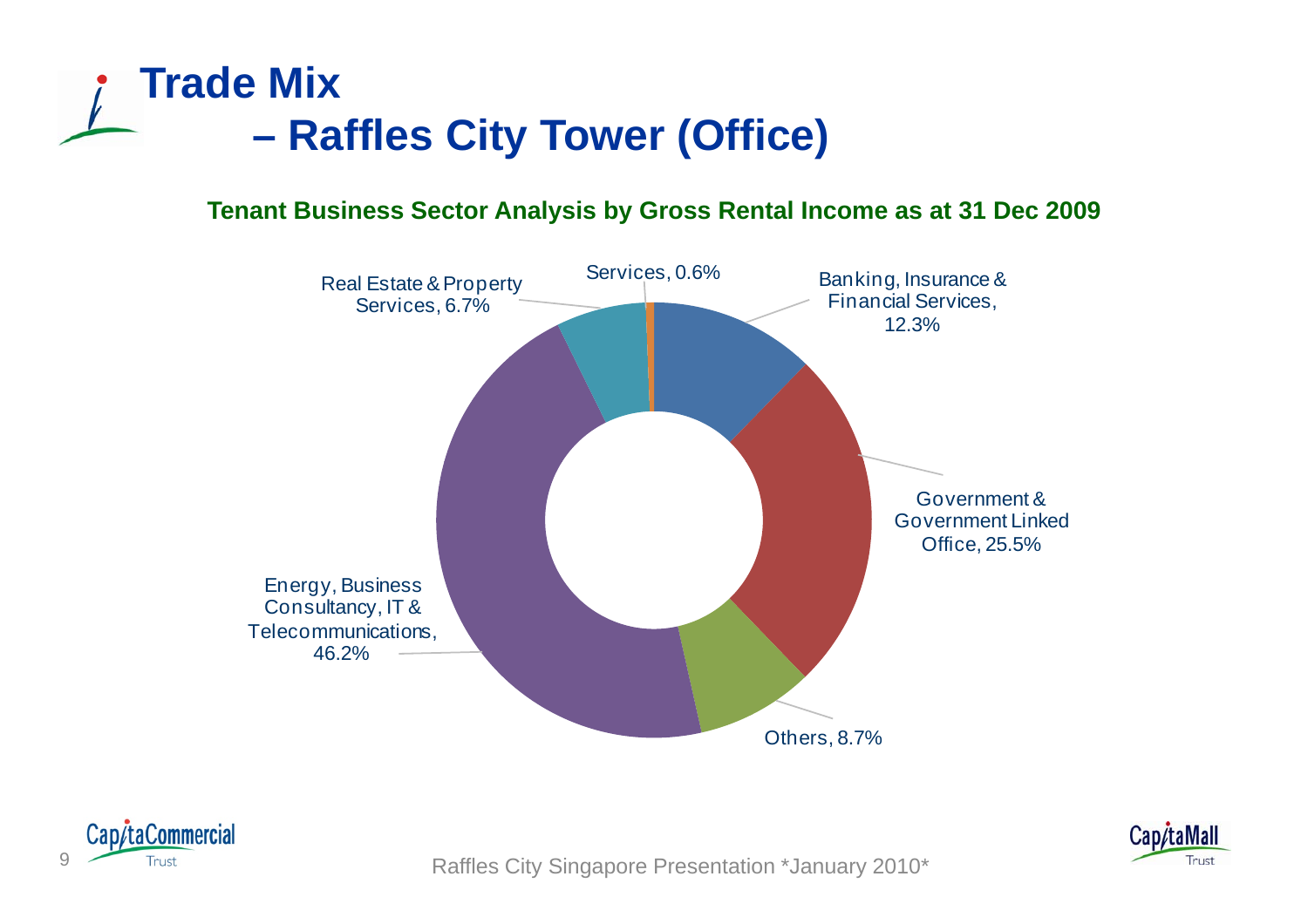### **Trade Mix –Raffles City Shopping Centre**

**Tenant Business Sector Analysis by Gross Rental Income(1) as at 31 Dec 2009**



10 Trust Trust Trust City Singapore Presentation \*January 2010\*

Trust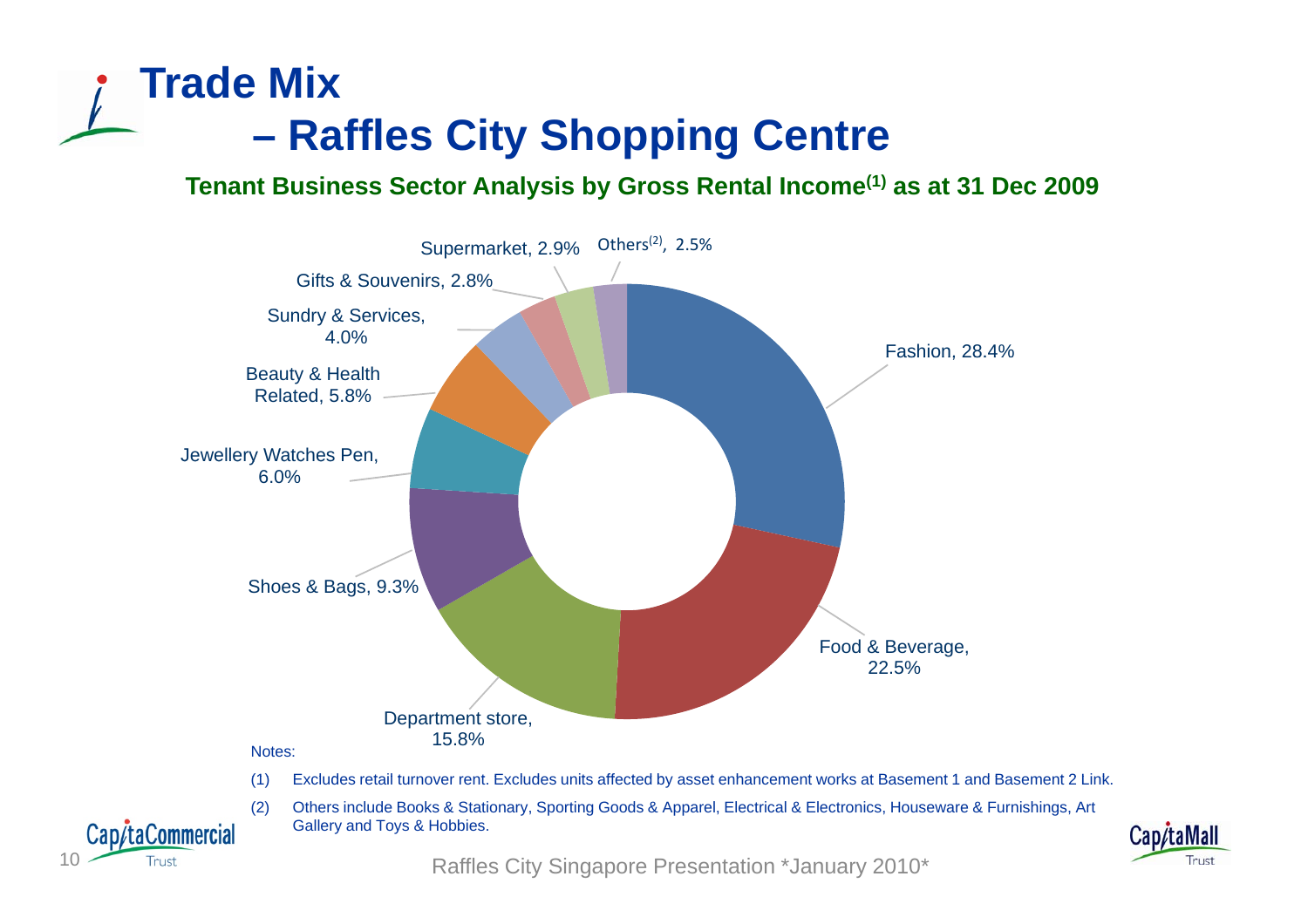# **Update on Asset Enhancement Initiatives for B2 Link to Esplanade MRT Station & B1 Marketplace Reconfiguration**



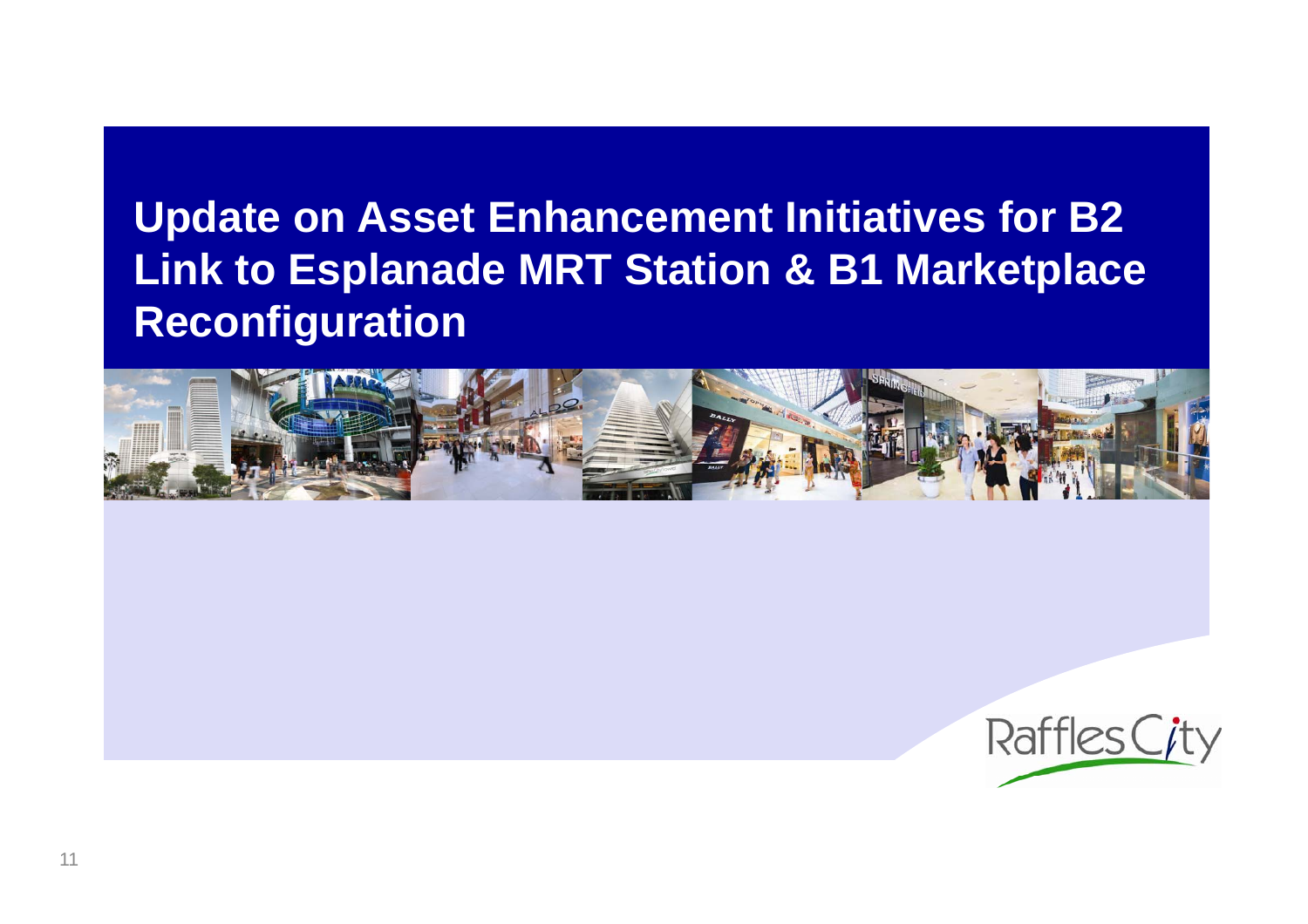# **Strong Leasing Interest for New Space**

More than 63% of net lettable area at Raffles City Singapore's proposed Basement 2 Link has been pre-committed

AEI works have commenced; on schedule to complete by end-2010

| <b>AEI Works</b>            | <b>Target</b><br><b>Completion</b> | New escalator connection to B2 link |
|-----------------------------|------------------------------------|-------------------------------------|
| <b>Basement 1 - Phase 1</b> | 2nd Quarter 2010                   |                                     |
| <b>Basement 1 - Phase 2</b> | 3rd Quarter 2010                   |                                     |
| <b>Basement 1 - Phase 3</b> | 4th Quarter 2010                   |                                     |
| <b>Basement 2 Link</b>      | 3rd Quarter 2010                   |                                     |